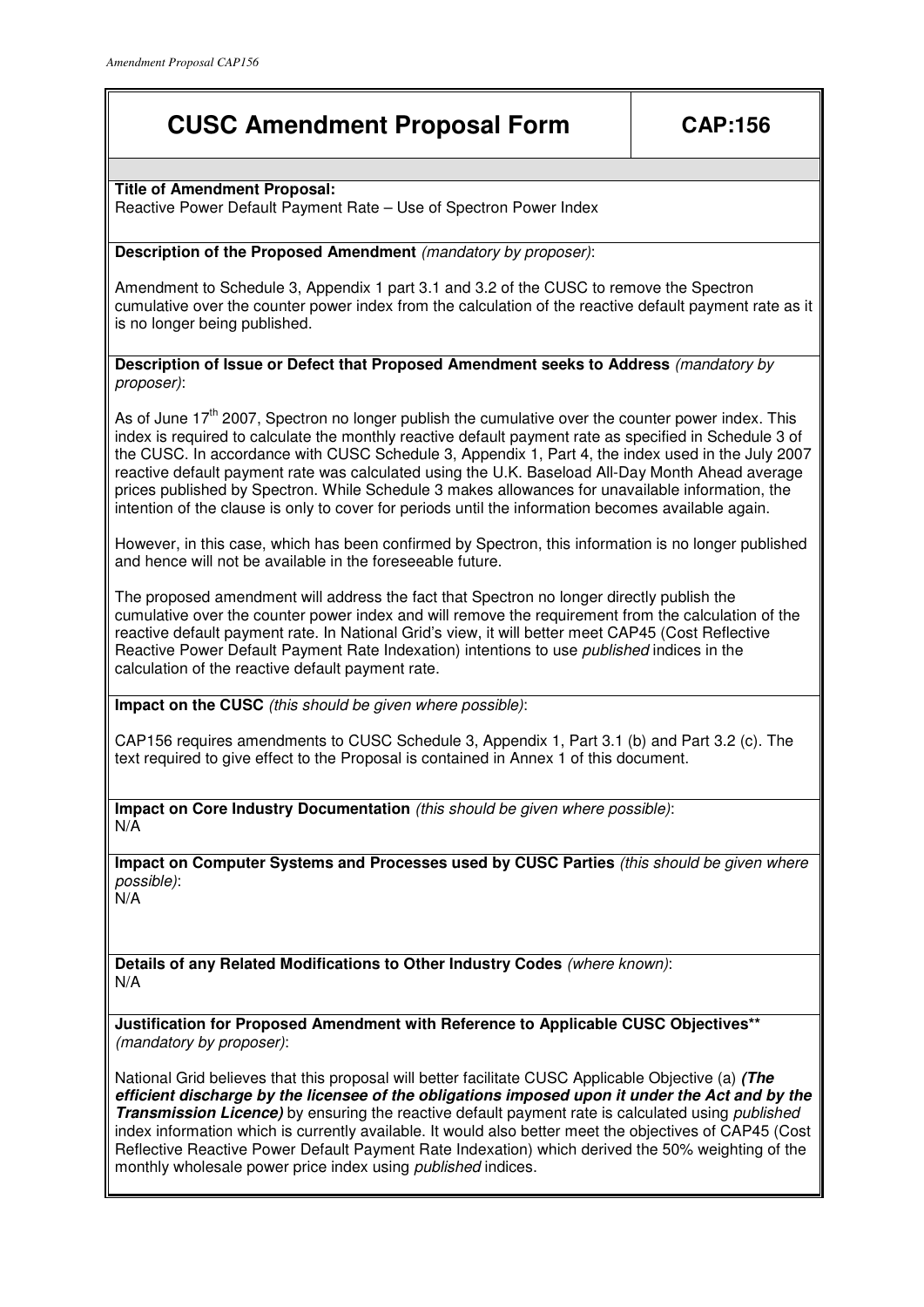| <b>Details of Proposer:</b><br>Organisation's Name:                                                        | <b>National Grid</b>                                                              |
|------------------------------------------------------------------------------------------------------------|-----------------------------------------------------------------------------------|
| Capacity in which the Amendment is<br>being proposed:<br>(i.e. CUSC Party, BSC Party or<br>"energywatch")  | <b>CUSC Party</b>                                                                 |
| Details of Proposer's Representative:<br>Name: I<br>Organisation:  <br>Telephone Number:<br>Email Address: | Craig Dyke<br><b>National Grid</b><br>01926 653397<br>craig.dyke@uk.ngrid.com     |
| Details of Representative's Alternate:<br>Name:<br>Organisation:<br>Telephone Number:<br>Email Address:    | Rebecca Yang<br><b>National Grid</b><br>01926 656716<br>rebecca.yang@uk.ngrid.com |
| <b>Attachments (Yes):</b><br>If Yes, Title and No. of pages of each Attachment:                            |                                                                                   |

#### **ANNEX – PROPOSED LEGAL TEXT TO MODIFY THE CUSC FOR PROPOSED AMENDMENT**

#### **Notes:**

- 1. Those wishing to propose an Amendment to the CUSC should do so by filling in this "Amendment Proposal Form" that is based on the provisions contained in Section 8.15 of the CUSC. The form seeks to ascertain details about the Amendment Proposal so that the Amendments Panel can determine more clearly whether the proposal should be considered by a Working Group or go straight to wider National Grid Consultation.
- 2. The Panel Secretary will check that the form has been completed, in accordance with the requirements of the CUSC, prior to submitting it to the Panel. If the Panel Secretary accepts the Amendment Proposal form as complete, then he will write back to the Proposer informing him of the reference number for the Amendment Proposal and the date on which the Proposal will be considered by the Panel. If, in the opinion of the Panel Secretary, the form fails to provide the information required in the CUSC, then he may reject the Proposal. The Panel Secretary will inform the Proposer of the rejection and report the matter to the Panel at their next meeting. The Panel can reverse the Panel Secretary's decision and if this happens the Panel Secretary will inform the Proposer.

The completed form should be returned to:

Beverley Viney Panel Secretary Commercial Frameworks National Grid National Grid House Warwick Technology Park Gallows Hill **Warwick** CV34 6DA

Or via e-mail to: Beverley.Viney@uk.ngrid.com

(Participants submitting this form by email will need to send a statement to the effect that the proposer acknowledges that on acceptance of the proposal for consideration by the Amendments Panel, a proposer which is not a CUSC Party shall grant a licence in accordance with Paragraph 8.15.7 of the CUSC. A Proposer that is a CUSC Party shall be deemed to have granted this Licence).

3. Applicable CUSC Objectives\*\* - These are defined within the National Grid Electricity Transmission plc Licence under Section C7F, paragraph 15. Reference should be made to this section when considering a proposed amendment.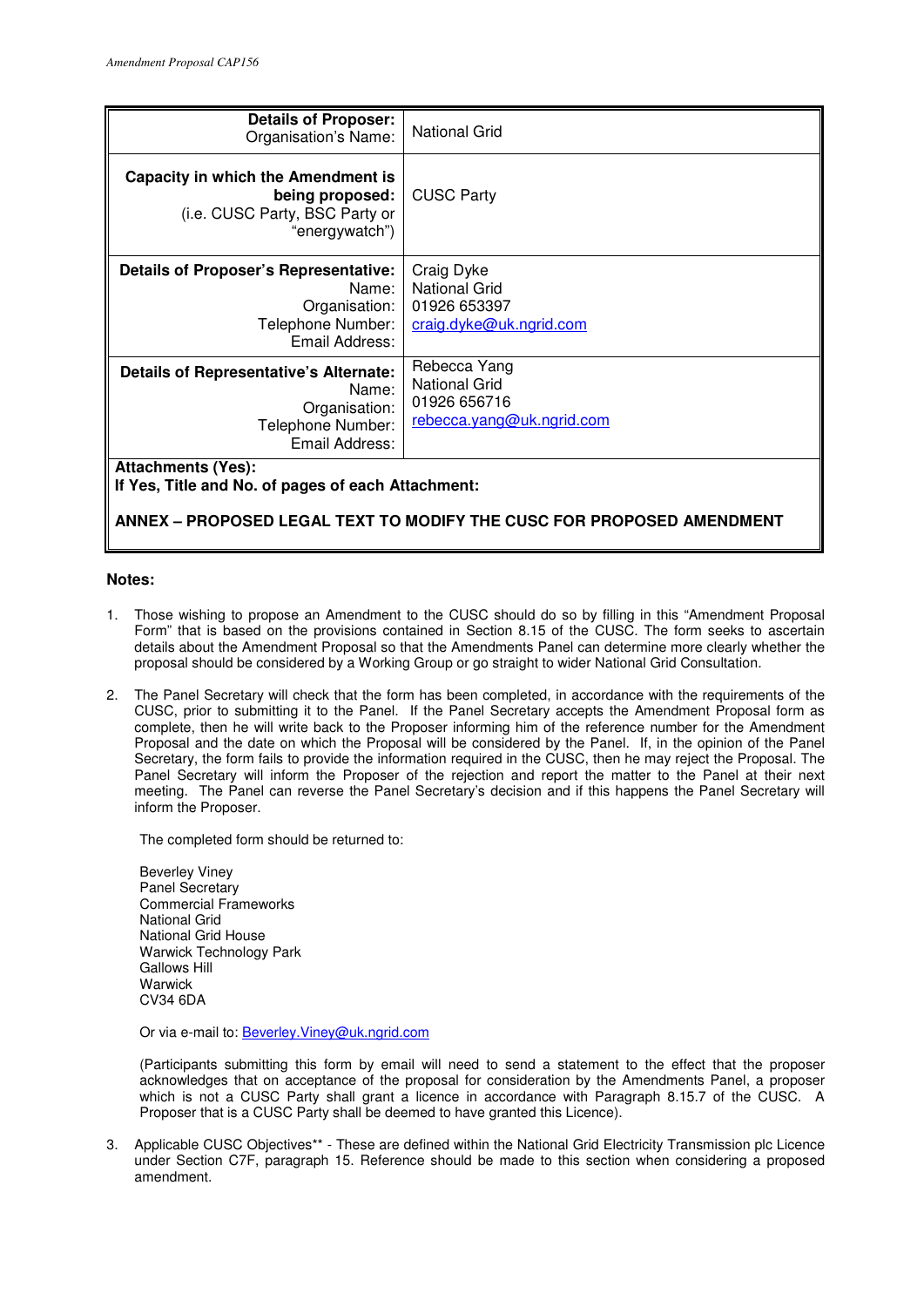## **ANNEX – PROPOSED LEGAL TEXT TO MODIFY THE CUSC FOR PROPOSED AMENDMENT (1)**

The proposed Legal text to modify the CUSC is detailed below by inserting the coloured underlined text and deleting the text shown struck through.

## **Change to CUSC Schedule 3, Appendix 1, Part 3.1 (b)**

3.1

(b) For all periods from (and including)  $1<sup>st</sup>$  April, 2004, I shall in respect of each calendar month be determined as follows:-

 $I = I_m$ 

where

 $I_m$  = the indexation factor I for the calendar month in question

 $I_m = C^*[ (0.5^*FRPI_m/RPI_x)+(0.5^*Pl_m) ]$ 

where

 $C = RPI_x/RPI_1$ 

 $RPI<sub>x</sub>$  is the RPI for March, 2003 (179.9)  $RPI<sub>1</sub>$  is as defined in sub-paragraph (a) above  $FRPI<sub>m</sub>$  is the Forecast RPI for the calendar month in question

and where  $PI_m$  is a wholesale power price index determined as follows:-

 $PI_m = [(p^* HPI_m/HPI_1) + (q^* PAPI_m/PAPI_1) + (r^* PPI_m/PPI_1) + (s^* PPI_m/PPI_1)]$ DTSPIm/DTSPI1)]

**Where** 

 $HPI<sub>m</sub>$  is the mean average of the OTC baseload month ahead Heren power index bid and offer prices for all days on which this index is published in the calendar month immediately preceding the calendar month in question

 $PAPI<sub>m</sub>$  is the mean average of the OTC baseload month ahead Petroleum Argus power index bid and offer prices for all days on which this index is published in the calendar month immediately preceding the calendar month in question

PPIm is the mean average of the OTC baseload month ahead Platts power index bid and offer prices for all days on which this index is published in the calendar month immediately preceding the calendar month in question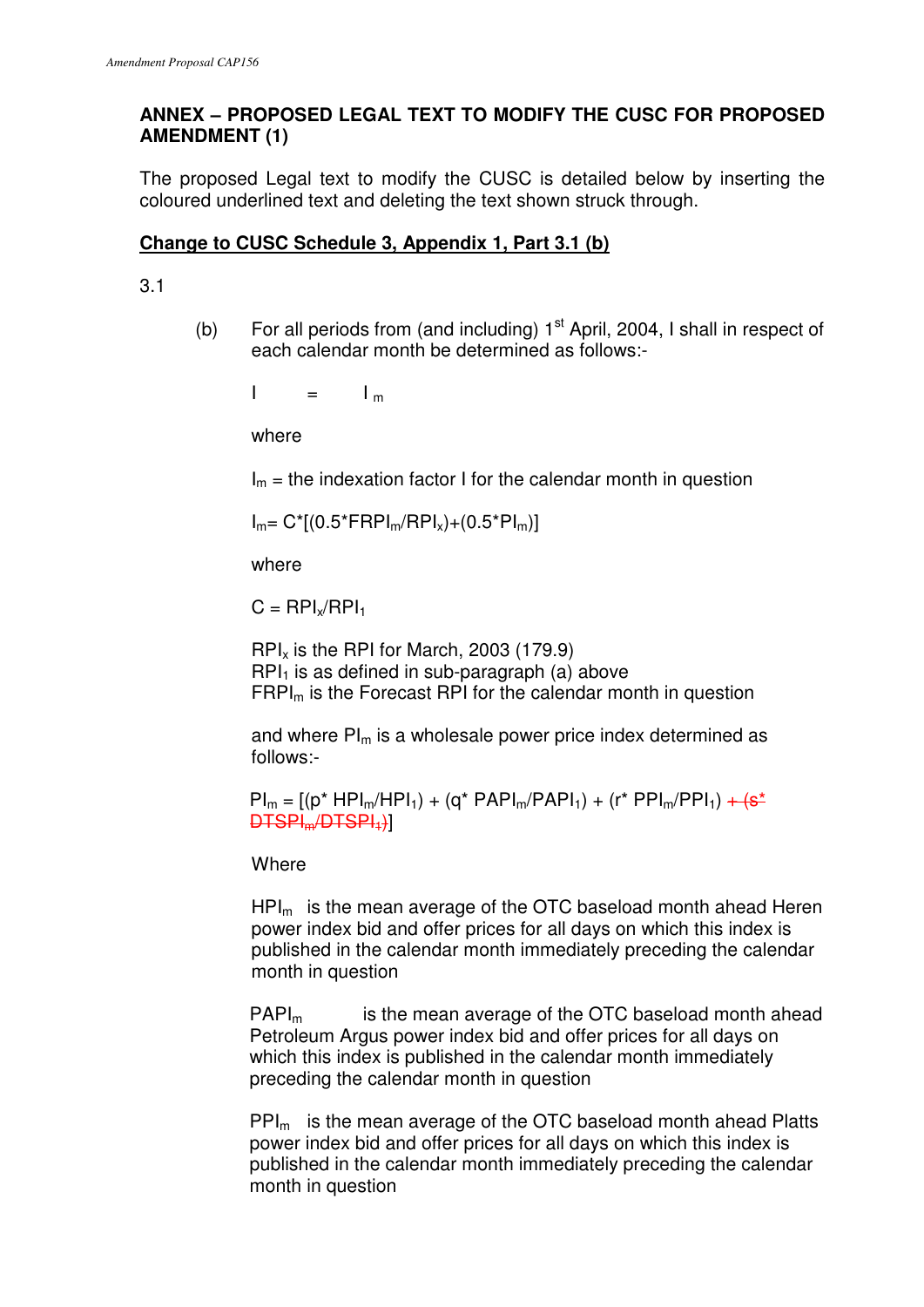DTSPI<sub>m</sub> is the mean average of the OTC baseload month ahead Deloitte and Touche Spectron power index bid and offer prices for all days on which this index is published in the calendar month immediately preceding the calendar month in question

and where

 $p = 0.2$  1/3 (subject always to sub-paragraph 3.2 (c)  $q = 0.2$  1/3 (subject always to sub-paragraph 3.2(c)  $r = 0.2$  1/3 (subject always to sub-paragraph 3.2(c)  $s = 0.4$  (subject always to sub-paragraph  $3.2(c)$ )

and where

 $HPI<sub>1</sub>$  is the mean average of the OTC baseload month ahead Heren power index bid and offer prices for all days on which this index is published during the period from (and including)  $1<sup>st</sup>$  October 2002 to (and including)  $30<sup>th</sup>$  September 2003

PAPI<sub>1</sub> is the mean average of the OTC baseload month ahead Petroleum Argus power index bid and offer prices for all days on which this index is published during the period from (and including) 1<sup>st</sup> October 2002 to (and including)  $30<sup>th</sup>$  September 2003

 $PPI_1$  is the mean average of the OTC baseload month ahead Platts power index bid and offer prices for all days on which this index is published during the period from (and including)  $1<sup>st</sup>$  October 2002 to (and including)  $30<sup>th</sup>$  September 2003

 $DTSPI<sub>4</sub>$  is the mean average of the OTC baseload month ahead Deloitte and Touche Spectron power index bid and offer prices for all days on which this index is published during the period from (and including)  $1<sup>st</sup>$  October 2002 to (and including)  $30<sup>th</sup>$  September 2003

## **Change to CUSC Schedule 3, Appendix 1, Part 3.2 (c)**

- 3.2
- (c) if in respect of any calendar month the mean average of any of the power indices more particularly referred to in sub-paragraph 3.1(b) is incapable of being derived and/or there is a material change in the basis of that power index, then subject as provided below, for the purpose of sub-paragraph 3.1(b) **The Company** shall determine the wholesale power price index  $PI_m$  for that calendar month by substituting for the original value of factor  $p,q, or r \in S$  as relates to that power index ("the Affected Factor") the value of zero, and by substituting for the original value of each of the remaining factors p, q, or r or s a value which is increased from the original value by a pro rata proportion of the original value of the Affected Factor. Provided always that if in respect of any calendar month the mean average of each of such power indices is incapable of being derived and/or there is a material change in the basis of each such power index, then **The Company** shall determine the wholesale power price index  $PI_m$  for that calendar month by